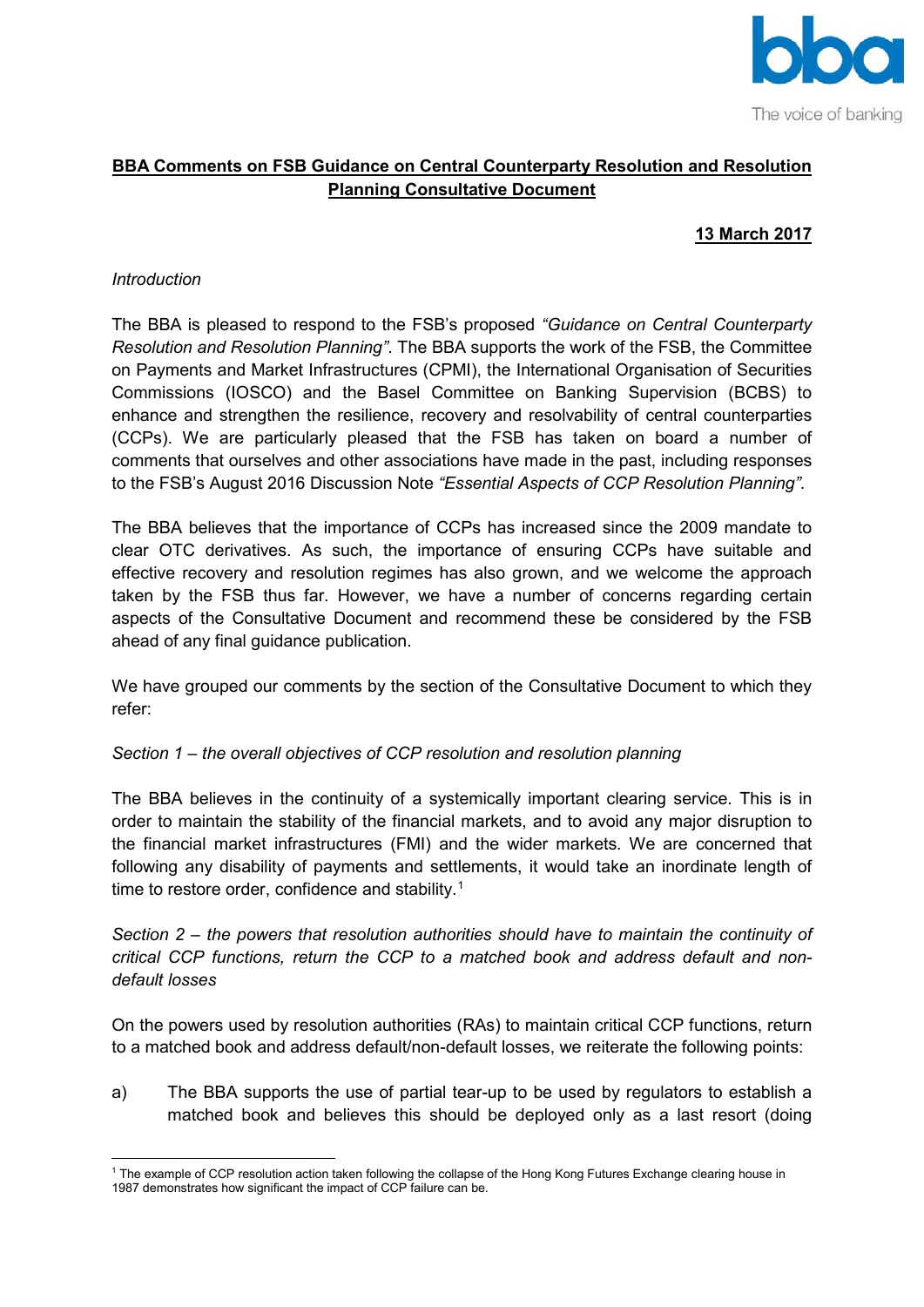otherwise would likely cause further volatility to the financial markets). There should be explicit guidance provided on the price discovery mechanism for performing a partial tear-up. Members affected by the partial tear-up should be compensated. Any losses incurred through a partial tear-up should be allocated via loss allocation tool(s) such as variation margin gains haircutting (VMGH).

- b) We believe the use of a full tear-up of a systemically important clearing service would be extremely destabilising to the market. Given that there are only one or two CCPs located within any particular jurisdiction, it would be difficult to claim that any particular clearing service was not systemically important.
- c) We recommend against the use of forced allocation in recovery or resolution, even as a last-resort tool, as we believe this would prove to be destabilising to the market. If members are requested to take up positions which they initially did not want to take due to their inability to risk manage these positions, we believe the only plausible outcome is an increase in market turbulence.
- d) We believe it is important for both regulators and authorities to require the standardisation of CCP rule books, with aligned standards that are enforceable within all relevant jurisdictions. This would include setting out a minimum requirement for the CCP's risk waterfall.
- e) Although we regard VMGH as an acceptable tool (though we emphasise our belief it is not a desirable tool), as it helps a CCP to manage losses resulting from a defaulted portfolio or a distressed member in a market crisis, we believe VMGH should always be a last-resort tool by the resolution authority and should be used in a limited manner if necessary (i.e. for one day only). VMGH should not be used in recovery at all. Additionally, we note that VMGH may not be an appropriate tool for certain products (e.g. cash securities, repos) and recommend that the guidance explicitly exclude such products for VMGH application. Further, members affected by VMGH should be compensated.
- f) We are strongly opposed to the haircutting of IM. Such a resolution tool would almost certainly act as a disincentive for members from clearing their trades through CCPs going forward, and we recommend that it be ruled out clearly and categorically as an available tool.
- g) Non-default losses should not be allocated to clearing members. Instead, we recommend that CCP equity be used to absorb the non-default losses in their entirety. CCP capital should be right-sized to ensure that it is sufficient to absorb any type of non-default losses.
- h) Section 2.9 references the RA having the authority to make a cash call to the CCP. We believe that members should not be required to make any cash contribution in excess of 1x DF assessment across recovery and resolution. As noted in the industry feedback to the CPMI and IOSCO guidance, assuming that a CCP holds "cover 2" resources, additional resources equal to one times the default fund would cover defaults of members that would cause the four largest losses. Based on CPMI and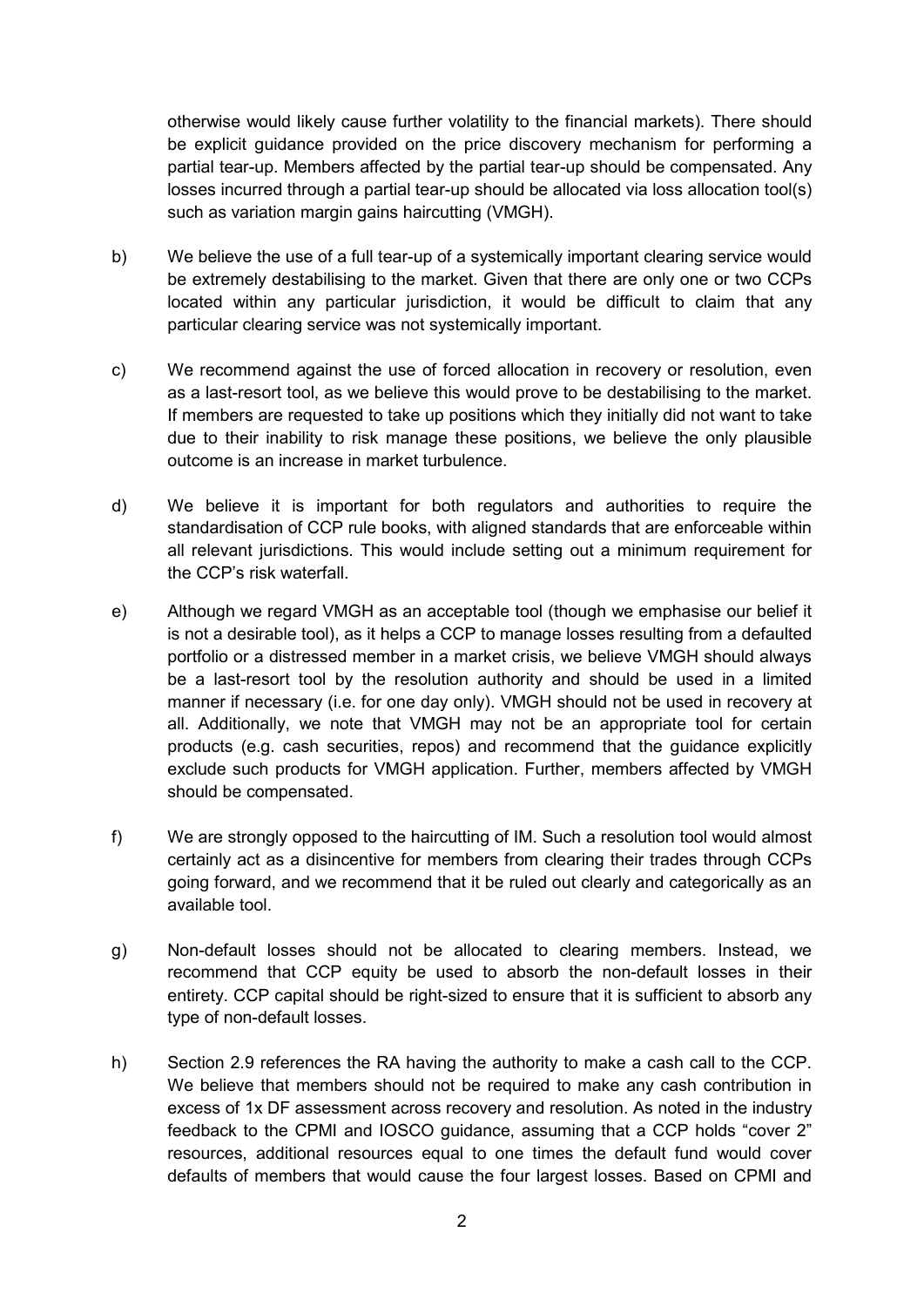IOSCO public quantitative disclosures for CCPs that clear listed products, the largest member loss is actually two to three times the size of the second largest member loss. In these situations, additional resources equal to one time the default fund would cover losses from four additional members (i.e., six members in total). Additionally, based on the quantitative disclosures, losses from the top five members account for 50% of total potential losses. Losses beyond these would suggest extreme market moves and/or members failing at a rapid and unprecedented rate.

i) Section 2.15 notes compensation to members who have suffered losses in excess of their obligations under the CCP's rules and regulations. The BBA disagrees with the approach that compensation should be provided only if loss allocation is in deviation to CCP rules. Clearing participants that suffer losses beyond the CCP's funded (i.e., default fund) and unfunded default resources (i.e., capped assessments), in either recovery or resolution, should receive senior claims as compensation.

### *Section 3 – the potential indicators of circumstances that could lead to a determination to trigger resolution*

The BBA supports the guidance in relation to point of entry for the RA. The BBA has no further comments, but refers to and supports the response of ISDA to the Consultative Document.

### *Section 4 – the treatment of equity of existing CCP owners in resolution*

The BBA supports the approach suggested by the FSB. The BBA has no further comments, but refers to and supports the response of ISDA to the Consultative Document.

### *Section 5 – the application of the "no creditor worse off" safeguard and determination of the insolvency counterfactual*

We believe the "no creditor worse off" (NCWO) safeguard is critical, and generally support the approach taken by the FSB. The counterfactual for both a default and non-default loss is, in effect, the liquidation or termination of the CCP "or relevant clearing service" under any applicable insolvency law and assuming the "full application of the CCP's rules and arrangements and any other contractual agreements subject to [such] applicable insolvency law." We assume, but would appreciate confirmation from the FSB, that the counterfactual would be that, at the point in time the resolution authority intervenes, insolvency proceedings, rather than resolution, are commenced with respect to the CCP.

If this assumption is correct, then we would note that the relevant insolvency-related provisions of the major global CCPs provide for closeout netting of all transactions the CCPs are parties to. Such provisions do not contemplate that the CCPs (or their insolvency officials) would continue to engage in recovery measures. Instead, the goal would be to promptly liquidate the CCP in its entirety. In this regard, we observe that it would not be appropriate to assume a clearing service of a CCP could alone be liquidated. We are not aware of any current insolvency regime that would provide for the liquidation of a business division of a CCP, rather than the entire CCP. Moreover, even if there were such a regime,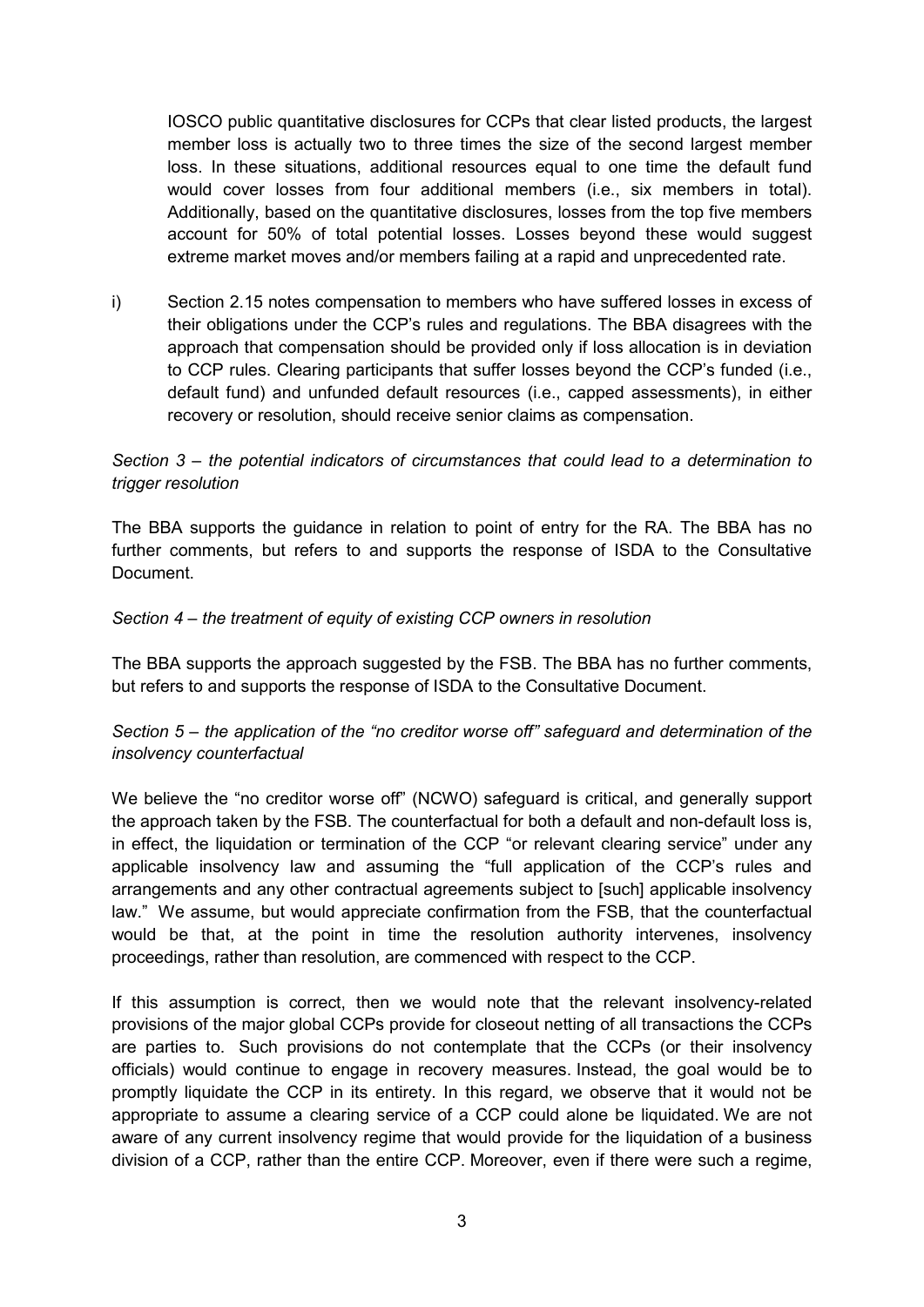the relevant CCP's closeout netting rule would provide for the liquidation of all transactions of the CCP across all its clearing services.

The BBA does not believe it is appropriate for limited recourse provisions to apply in the event of a CCP's liquidation in insolvency. Limited recourse provisions are designed to prevent an insolvency of a CCP, and if the CCP were insolvent it would be evident that its limited recourse provisions had failed to achieve their primary purpose. Additionally, limited recourse provisions increase the likelihood that recoveries or NCWO compensation is paid to a CCP's equity without participants being reimbursed losses they have suffered.

Members' commitments to meet assessments should terminate immediately and automatically upon the commencement of insolvency proceedings of a CCP. If a CCP was being liquidated, it would make little sense to call upon surviving members to fund into an insolvent entity.

*Section 6 – the assessment of the adequacy of financial resources in resolution, including elements that the FSB should consider in future work on the quantum of resources for purposes of resolution* 

The BBA supports the additional work required for determining financial resources in resolution, and in particular agrees that more work is required to determine CCP capital (also considering adequacy of capital to absorb non default losses) and any additional resources required for recapitalisation, along with the replenishment of CCP capital in the default waterfall.

In relation to the recovery of temporary funding from clearing members, we would need more clarification as to how it will work before commenting either way, and note that it could aggravate the stress to CCPs. In any case, a cap on assessments should not be breached on account of recovery from clearing members.

The BBA supports the remainder of the approach suggested by the FSB and has no further comments to make; we refer to and support the response of ISDA to the Consultative Document.

#### *Sections 7 and 8 – the aspects of resolution planning and resolvability assessments*

The BBA strongly supports resolvability assessments and the ability of RAs to make changes to CCP rules. However, any such change should be subject to appropriate member review and an approval process. We note that further work is required to address the impact on interconnected FMIs of these assessments, including any arrangements for interoperability.

The BBA supports the remainder of the approach suggested by the FSB and has no further comments to make; we refer to and support the response of ISDA to the Consultative Document.

*Sections 9 and 10 – cross-border cooperation and the cross-border enforcement of resolution actions*